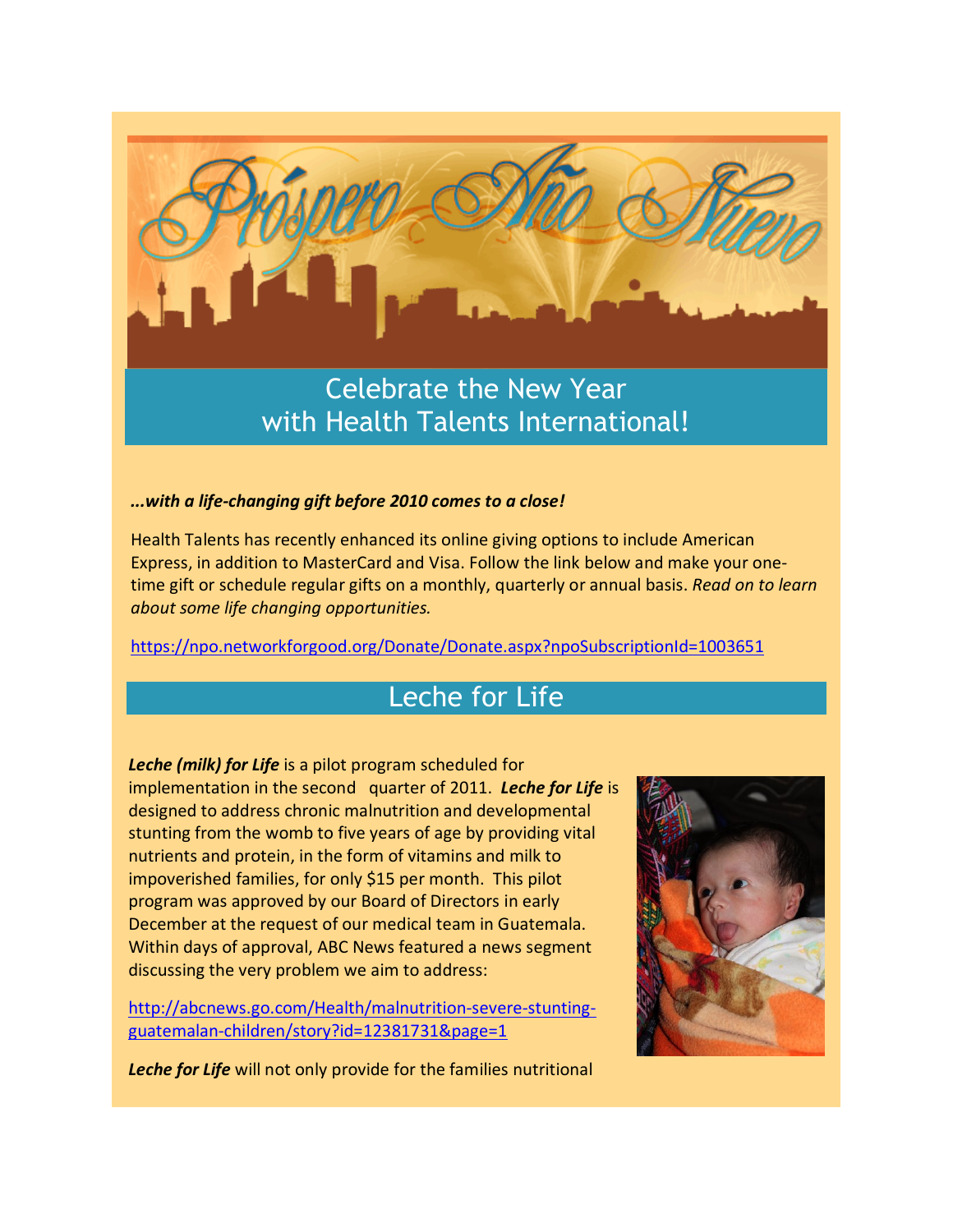needs, but will include a strong educational program and require a commitment from the family, their local church and community volunteers.

Health Talents is seeking twenty sponsors for the pilot phase of this program at \$15 per month. You may contact Rick Harper at HTIRick@aol.com for more information.

If you'd simply like to provide vitamins, a \$420 gift will provide 25,000 children's vitamins or \$400 will provide 15,000 prenatal vitamins.

## Water for Life



The water filter displayed below is a gravity fed system that provides up to ten gallons of pure, drinkable water every twenty-four hours.

The majority of our ABC families do have access to water, though on occasions it means they carry it a short distance. However, almost none of them have access to pure drinking water unless it is purchased. These systems can be placed in a home for \$50 and are capable of removing 100% of all parasites, 99.99% of pathogenic bacteria, and meet US standards for safe drinking water. They are so effective you can take water from a lake,

pond or stream and drink with confidence after filtering.

We believe this is an excellent way to improve the health of our children in the ABC Program and the entire family will benefit. If you would like to make sure you child's family receives a water filter, please send a gift of \$50 to Health Talents International, PO Box 8303, Searcy, AR 72145 or make an online donation, and we will insure that a unit is delivered to the family and provide the necessary training.

## **PRAYERS FOR THE HTI FAMILY**

Dr. Benny Cleveland asks for prayers for his wife, Becky, who has had to enter a rehab center. You may send Dr. Benny a note at this address: brc2060@aol.com

We always need and appreciate **"undesignated gifts"** that support our general operations. *Won't you consider making a donation before the end of the year and celebrate God's creation with the Health Talents family?*